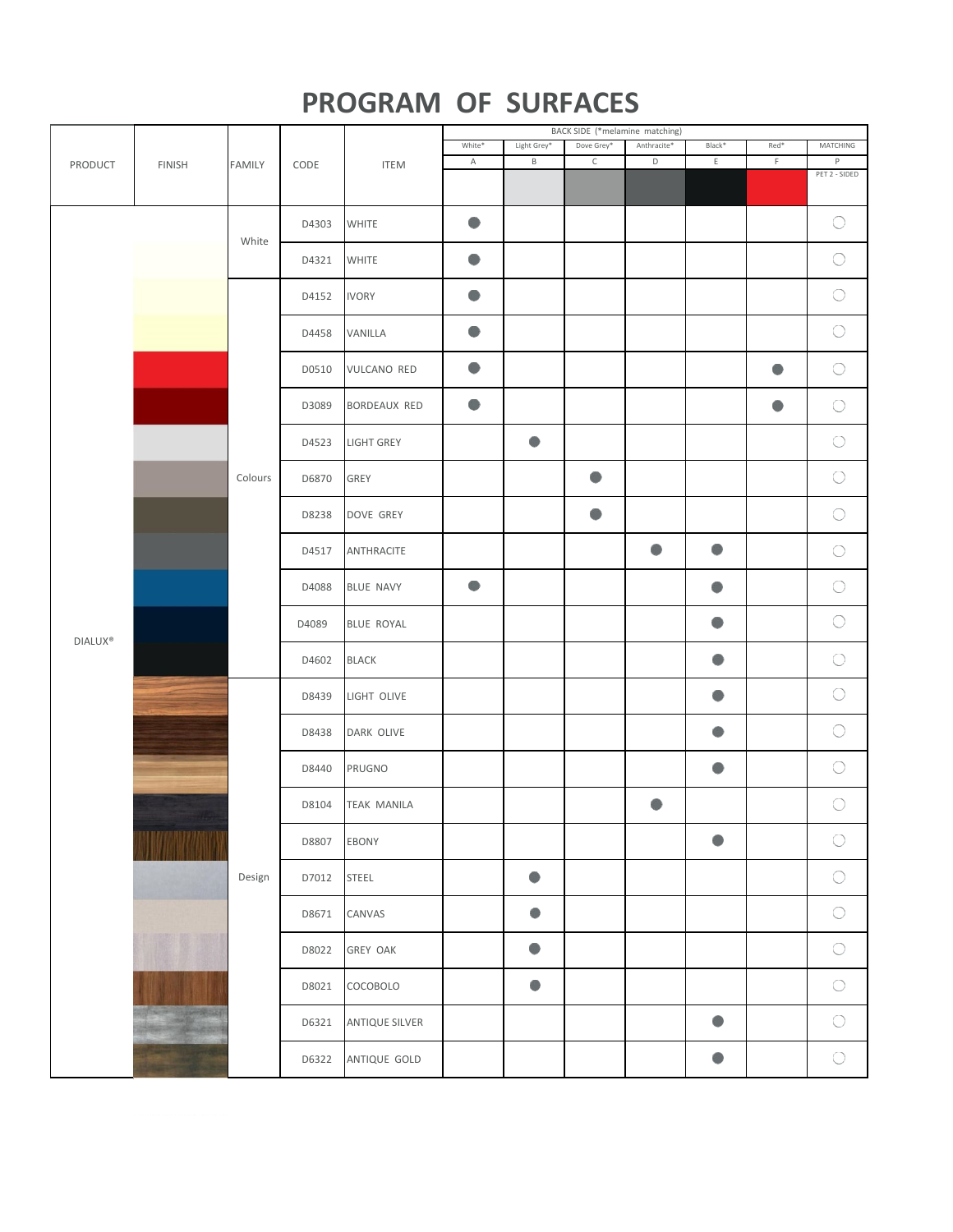| $\mathsf{DIALUX}$ $^{\circ}$ |       | Decor   | D8023  | <b>EBONY SILVER</b> |                 |           |           |           | $\bullet$ |   | $\bigcirc$ |            |
|------------------------------|-------|---------|--------|---------------------|-----------------|-----------|-----------|-----------|-----------|---|------------|------------|
|                              |       |         | D8040  | CONCRETE            |                 |           |           |           |           |   | $\bigcirc$ |            |
|                              | Lin   |         | D8071  | CARRARA MARBLE      | $\bullet$       |           |           |           |           |   | $\bigcirc$ |            |
|                              |       |         | D8072  | EMPERADOR<br>MARBLE |                 |           |           |           |           |   | $\bigcirc$ |            |
|                              |       | Mirror  | D0310  | <b>MIRROR</b>       |                 | $\bullet$ |           |           |           |   | $\times$   |            |
|                              |       | White   | S4303  | <b>WHITE</b>        | $\bullet$       |           |           |           |           |   | $\bigcirc$ |            |
|                              |       |         | S4152  | <b>IVORY</b>        | $\bullet$       |           |           |           |           |   | $\bigcirc$ |            |
|                              |       |         | S4557  | CAPPUCCINO          | 0               |           |           |           |           |   | $\bigcirc$ |            |
|                              |       | Colours | S3089  | BORDEAUX RED        | ۰               |           |           |           |           | ● | $\bigcirc$ |            |
|                              |       |         | S4523  | <b>LIGHT GREY</b>   |                 | ●         |           |           |           |   | $\bigcirc$ |            |
|                              |       |         | S6870  | GREY                |                 |           | $\bullet$ |           |           |   | $\bigcirc$ |            |
|                              |       |         | S8238  | DOVE GREY           |                 |           | $\bullet$ |           |           |   | $\bigcirc$ |            |
|                              |       |         | S4517  | ANTHRACITE          |                 |           |           | $\bullet$ | $\bullet$ |   | $\bigcirc$ |            |
|                              |       |         | S4088  | BLUE NAVY           | $\bullet$       |           |           |           | $\bullet$ |   | $\bigcirc$ |            |
| SUPERMAT+®                   |       |         | S4089  | BLUE ROYAL          |                 |           |           |           | $\bullet$ |   | $\bigcirc$ |            |
|                              |       |         | S4602  | <b>BLACK</b>        |                 |           |           |           |           |   | $\bigcirc$ |            |
|                              |       |         | S8438  | DARK OLIVE          |                 |           |           |           | $\bullet$ |   | $\bigcirc$ |            |
|                              |       |         | S7012  | <b>STEEL</b>        |                 | ۰         |           |           |           |   | $\bigcirc$ |            |
|                              |       |         | Design | S8022               | <b>GREY OAK</b> |           |           |           |           |   |            | $\bigcirc$ |
|                              |       |         | S8021  | COCOBOLO            |                 |           |           |           | $\bullet$ |   | $\bigcirc$ |            |
|                              |       |         | S8040  | CONCRETE            |                 |           |           |           |           |   | $\bigcirc$ |            |
|                              | Decor |         | S8071  | CARRARA MARBLE      | $\bullet$       |           |           |           |           |   | $\bigcirc$ |            |
|                              |       |         | S8072  | EMPERADOR<br>MARBLE |                 |           |           |           |           |   | $\bigcirc$ |            |